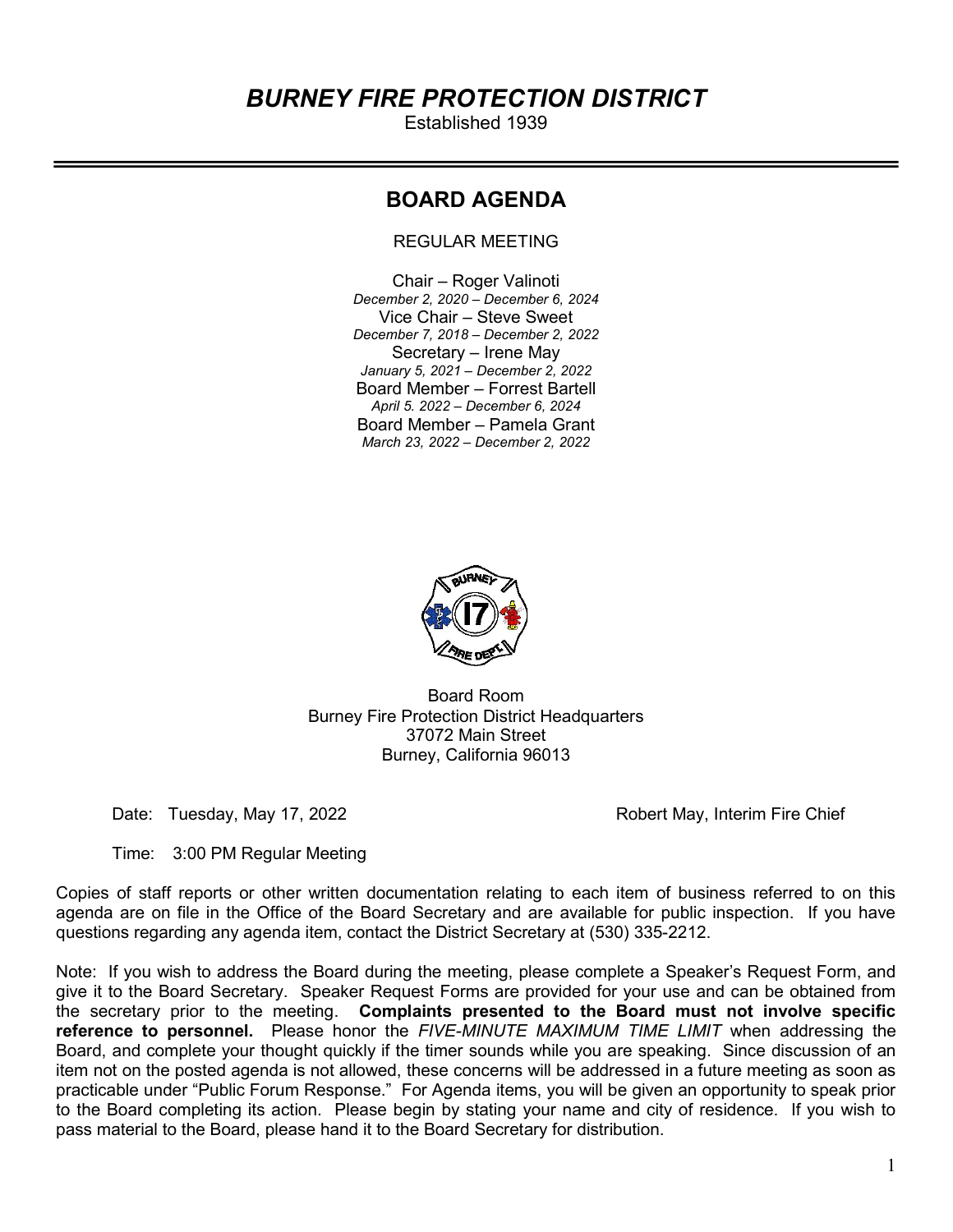No boisterous conduct shall be permitted at any Board meeting. Persistence in boisterous conduct shall be grounds for summary termination, by the Chairperson, of the person's privilege of address.

No oral presentation shall include charges or complaints against any District employee, regardless of whether or not the employee is identified in the presentation by name or another reference, which tends to identify that employee. All charges or complaints against employees shall be submitted to the Board of Fire Commissioners under provisions contained in the Burney Fire Protection District Administrative Instruction. Willful disruption of any of the meetings of the Board of Fire Commissioners shall not be permitted. If the Chairperson finds that there is, in fact, willful disruption of any meeting of the Board, he/she may order the room cleared and subsequently conduct the Board's business without the audience present except for duly

accredited representatives of the news media, whom the Chairperson finds not to have participated in the disruption. After clearing the room, the Board may permit those persons, who in their opinion were not responsible for the willful disruption, to re-enter the meeting room.

#### BURNEY FIRE PROTECTION DISTRICT Board of Fire Commissioners Tuesday, May 17, 2022 3:00 PM Regular Meeting

# **OPEN SESSION**

# 1. MEETING CALLED TO ORDER

Chair Valinoti

### 2. FLAG SALUTE

Chair Valinoti

#### 3. ROLL CALL

Roger Valinoti Steve Sweet Irene May Forrest Bartell Pamela Grant

#### 4. AGENDA APPROVAL

As a matter of procedure, the Board should approve the agenda.

#### 5. ANNOUNCEMENTS / PRESENTATIONS

None.

#### 6. COMMITTEE REPORTS

 Finance (S. Sweet, I. May) Strategic Plan (I. May) Fire Station Relocation (I. May, P. Grant) Legislative (F. Bartell)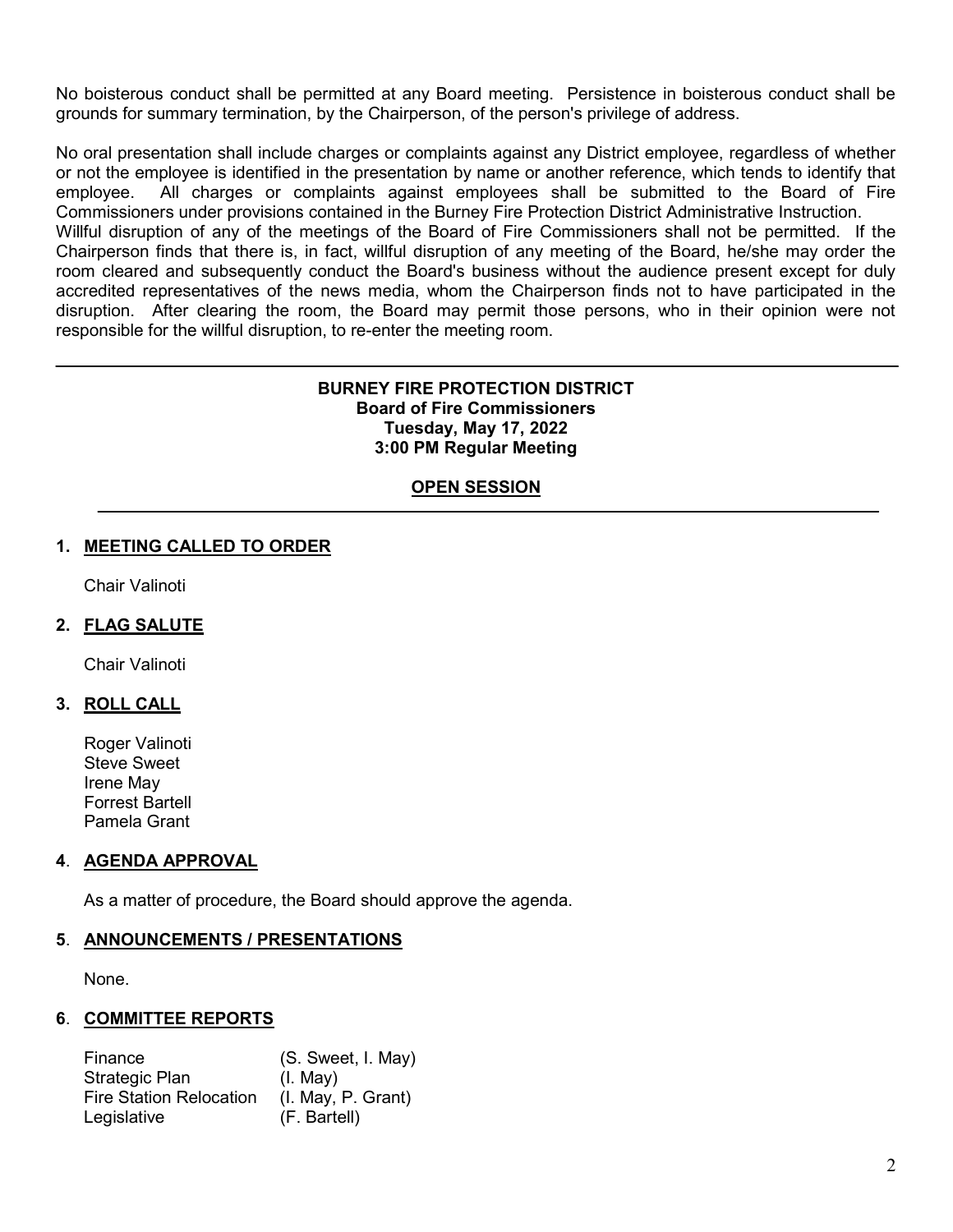# 7. PUBLIC COMMENTS

This time is reserved for members of the public to address the Board relative to matters of District that are not on the agenda. Persons wishing to address items on the agenda will be permitted to do so during the discussion of the item. No action may be taken on non-agenda items unless authorized by law. Comments will be limited to five minutes per person, twenty minutes in total.

#### 8. PUBLIC FORUM RESPONSE

Response to public comments by Fire Chief, if necessary.

#### 9. CONSENT CALENDAR

 Items are expected to be routine and non-controversial. They will be acted upon by the Board at one time, using one motion, without discussion. Any Commissioner, staff member, or interested person or party may request that an item be removed from the consent calendar for alter discussion.

- a. Approval of check register.
- b. Approval of the Minutes: Regular Meeting April 19, 2022
- c. Monthly financial report for April 2022.
- d. Ambulance accounts receivable reports for April 2022 (Wittman and Sierra Receivables).

# 10. ITEMS REMOVED FROM THE CONSENT CALENDAR

#### 11. DISCUSSION / ACTION ITEMS

- a. Update on FY 2020 2021 Audit Action: Receive and file
- b. Resolution BFPD 2022-01 Appropriations Limit FY 2022-2023 Action: Receive and file
- c. Draft 2022-23 Budget Action: Information only
- d. Administration Instruction Paid Call Personnel Action: Adopt
- e. Burney Forest Products Agreement for Services Action: Authorize
- f. Plan Review Professional Agreement Action: Authorize
- g. Purchase of LP1000 Trainer Action: Authorize
- h. Board Training: Ethics, Harassment/Discrimination, Responsibilities Action: Receive and file

#### 12. CLOSED SESSION

The Board will hold a closed session to discuss any or all matters listed on the agenda. Any confidential materials distributed will be collected and destroyed after discussion at the meeting. Each member should destroy any copies after the meeting.

#### 13. REPORT FROM CLOSED SESSION

Report from Closed Session: Pursuant to Government Code Section 54957.1, the Board must report in open session any action taken in closed session.